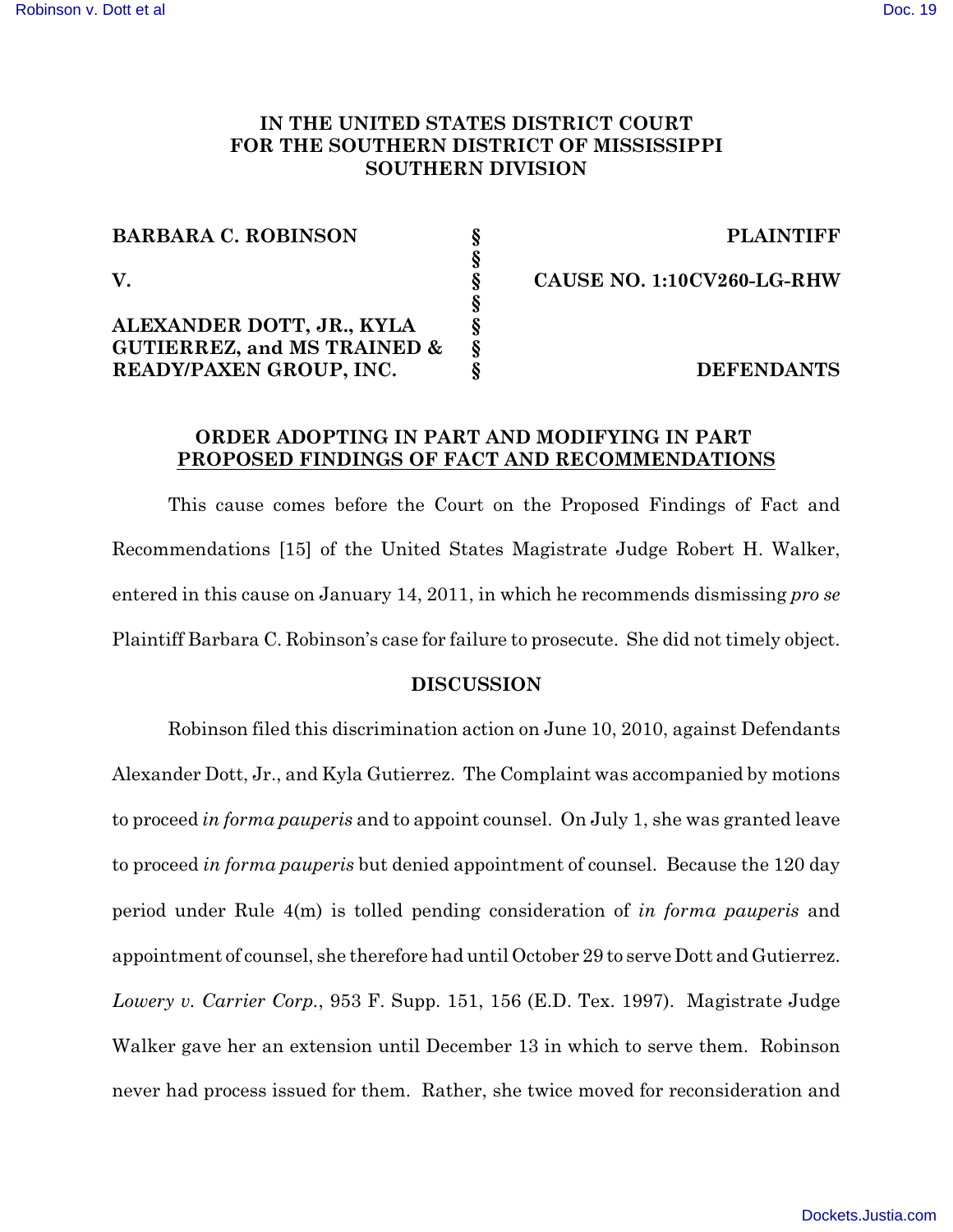then moved for review of the order denying counsel, which were denied.

On October  $8^1$ , she amended her Complaint to add her former employer Mississippi Trained and Ready/Paxen Group, Inc., as a defendant. She had until February 7, 2011, to serve Paxen, because the 120-day period under Rule 4(m) did not start to run against Paxen until the Amended Complaint was filed. *Bolden v. City of Topeka*, 441 F.3d 1129, 1148 (10th Cir. 2006); *Carmona v. Ross*, 376 F.3d 829, 830 (8th Cir. 2004); *McGuckin v. United States*, 918 F.2d 811, 813 (9th Cir. 1990); *Johnson v. United States*, 152 F.R.D. 87, 88 (E.D.La. 1993); *Gear, Inc., v. L.A. Gear Cal., Inc.*, 637 F. Supp. 1323, 1326 (S.D.N.Y. 1986). It is not clear whether the Magistrate Judge held the deadline to serve Paxen was also December 13. To the extent that he may have, the Recommendation is hereby modified.

Magistrate Judge Walker first issued a Show Cause Order [14] on December 15, 2010, requiring Robinson to show why her case should not be dismissed for failure to have process issued and served. She did not respond. One month later, he then recommended dismissing her Complaint for failure to serve process. She again failed to object or have process issued. The Court nevertheless granted her until February 22, 2011, to both serve process on all Defendants and to file proofs of service of process. The Court warned her that failure to do so may result in dismissal of her lawsuit. That Order was entered on February 1.

On February 3, Robinson finally responded to the Proposed Findings and

She filed the Amended Complaint on October 4, but did not receive permission <sup>1</sup> to file it until October 8.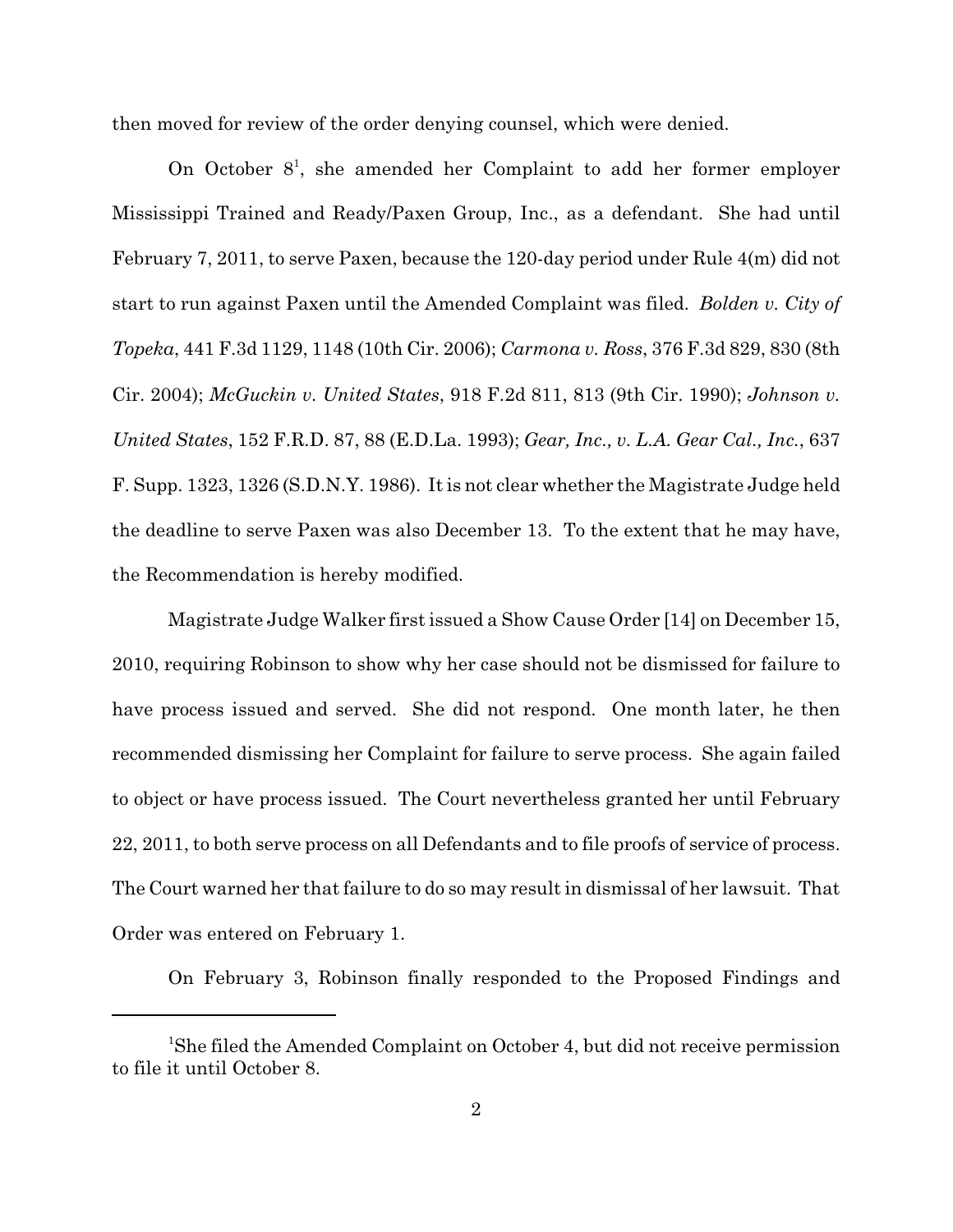Recommendations. The response crossed in the mail with this Court's Order of extension. She stated only that she "may object or appeal" to the Recommendation once she received further relief from Magistrate Judge Walker, including a "Layman's terms" copy of the Recommendation "with quotations of any cited case" and an order of discovery from Paxen, still unserved with process, as to Dott and Gutierrez's addresses. (Obj. at 2). Further, Robinson claimed, "Summonses were not served because charges and relief were incomplete. Also I could not obtain the address for the defendant, Ms. Kyla Gutierrez. The address that I have of the other defendant [sic] may or may not be current." *Id.* First, her objections were untimely. Second, her objections were moot given the Court's Order granting her an extension of time to serve. To date, she still has not had summonses issued for any defendant, including the ones for which she claims to know the addresses. She has not moved for any more time to serve process.

The Court finds that the Magistrate Judge properly recommended that the case be dismissed without prejudice for failure to serve process and otherwise prosecute. After referral of hearing by this Court, having reviewed the Proposed Findings of Fact and Recommendations and the record in this case, and being duly advised in the premises, finds that said Proposed Findings of Fact and Recommendations should be adopted as the opinion of this Court.

**IT IS THEREFORE ORDERED AND ADJUDGED** that the Proposed Findings of Fact and Recommendations [15] of United States Magistrate Judge Robert H. Walker, entered on January 14, 2011, be, and the same is hereby adopted in part